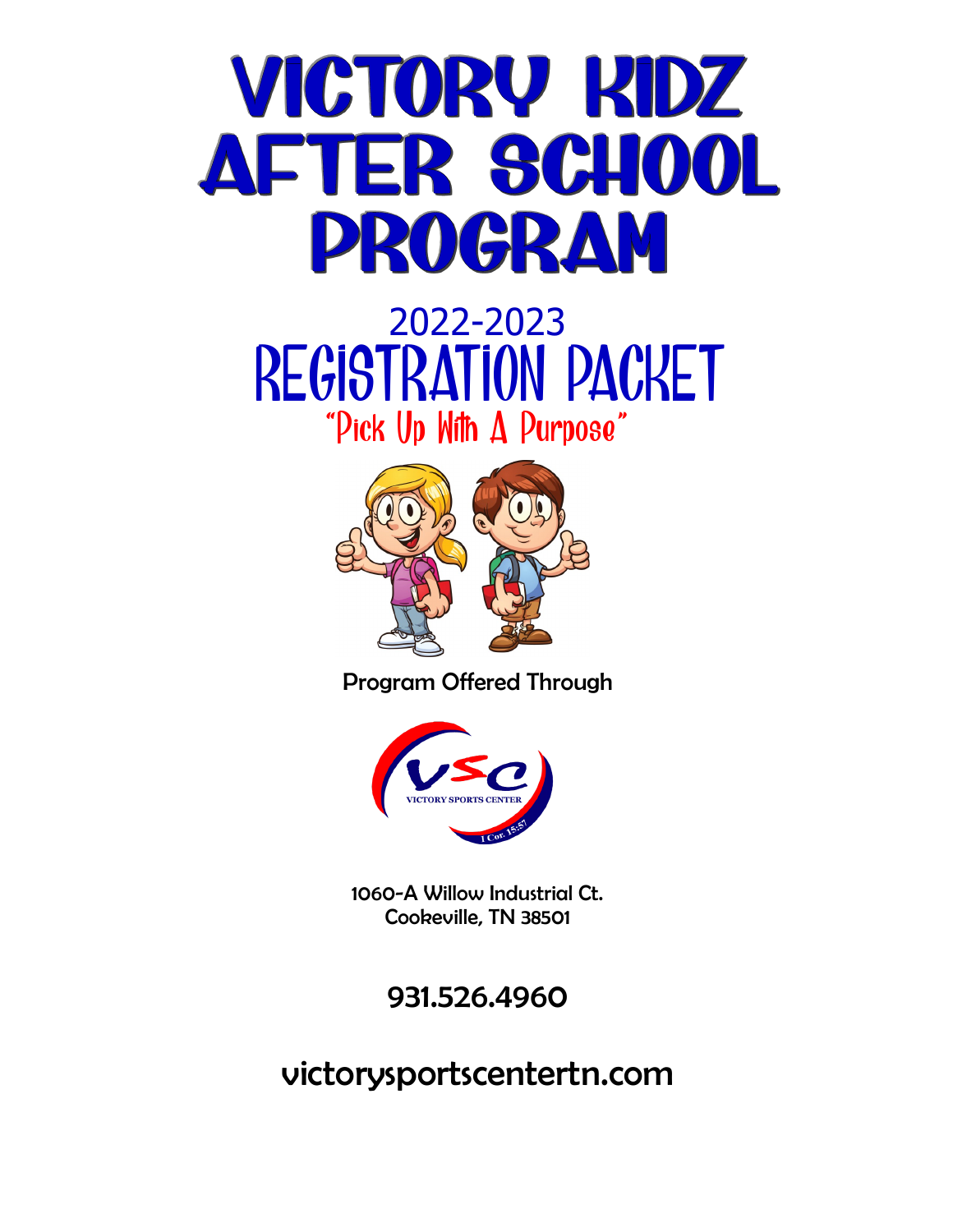# After School Program-Registration Packet **Program Cost**

| <b>Weekly Rate</b> | With 10% Discount                                             | With 15% Discount                                                  | <b>Daily Rate</b> | With 10% discount                                             | With 15% discount                                                  |
|--------------------|---------------------------------------------------------------|--------------------------------------------------------------------|-------------------|---------------------------------------------------------------|--------------------------------------------------------------------|
| \$75.00            | \$67.50                                                       | \$63.75 each                                                       | \$35              | \$31.50                                                       | \$29.75                                                            |
|                    | 10% discount for any<br>combination of 2 kids<br>or 2 classes | 15% discount for any<br>combination of 3 kids or<br>kids & classes |                   | 10% discount for any<br>combination of 2 kids<br>or 2 classes | 15% discount for any<br>combination of 3 kids<br>or kids & classes |

## **Payment**

Victory After School Program requires that you register for E-check Auto Payments from your Checking/Savings or register a Credit Card through our online payment system. Your child's pick up will be charged and drafted each Monday for that week's pickup. There will be a 10%-15% discount for additional students or classes and other discounted rates for daily pick up if more than one day of transportation is needed. Registration of this ACH draft is mandatory for every child registered for Victory After School. **There will be no exceptions.** Cash or other forms of payment can be made as long as your child's pickup is paid a week in advance. A debit, credit or checking account will still need to be kept on file.

#### **Registration**

Victory After School Program Registration is complete once all paperwork has been submitted and an automatic payment form is on file. Victory After School Program will pick up your child on his/her designated pick up days for which they have been registered.

### **Absences**

We ask that you notify us of your child's absence for any reason by **2:00 p.m**. of that day. If we do not answer, we ask that you leave a voicemail on our answering machine. All messages are checked before drivers leave on their routes. If we are not notified of your child's absence it will cause delays in our routes and our arrival time to V.S.C. We do not issue refunds for absences.

#### **Class Procedures**

If your child is attending other programs through V.S.C. the staff of Victory After School Program will make sure that your child makes it to and from class. Parents will be responsible for packing proper class attire for class days or your child may not be able to participate in the class in which they are enrolled. Makeup classes can be scheduled for these missed class dates.

### **Victory Van-Pick Up Procedure**

Once your child has registered for pick up, we will carry a copy of your child's van permission slip with us each day in case verification is needed. Each school's pickup procedure is different and the times of exact pickup will vary depending on the route taken each day. If you should need to add a day of pick up that you are registered for, please call Victory to make arrangements. Your child's school office will also need to be notified of this change in pick up schedule beforehand. The same process is required if your child is having a friend ride with him/her for birthday parties, sleepovers, etc. Extra charges will apply for this service. Please be sure to call and verify that seats are available for any schedule changes or additions.

### **Procedures for Parent Pick Up**

If you arrive to pick up your child before 4:00 p.m. and the After School students are playing out on the gym floor, you will need to notify the staff by using the intercom system on the sign in table. **Please do not walk out on the gym floor at any time to bring/pick up your child.** Any person picking up a child from the After School Program must show proper identification as well as be

on the child's approved pick up list before the child will be allowed to leave. If you should need to add a person or persons to your child's pick up, please call the gym to add that person to your paperwork.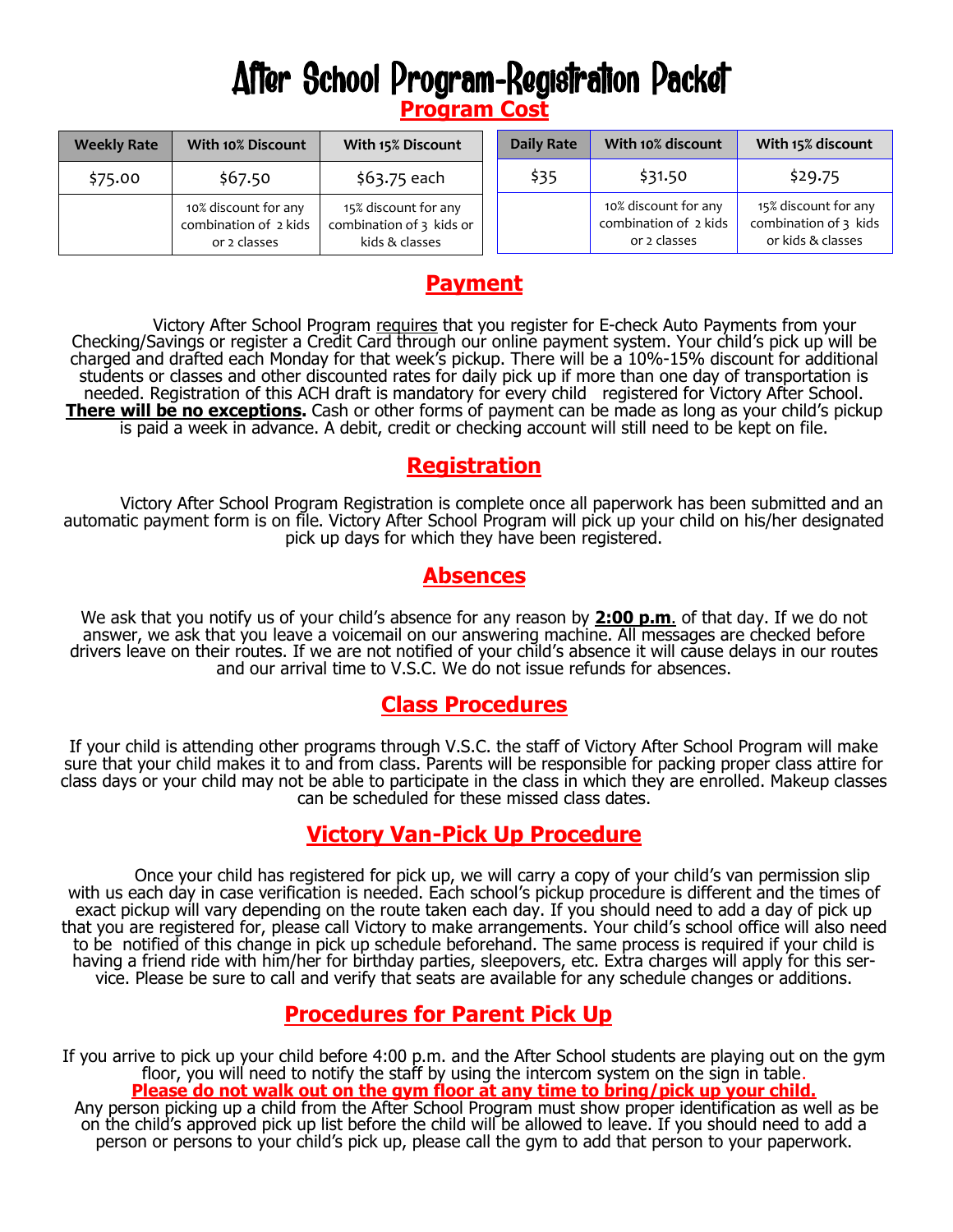# After School Program-Registration Packet

#### **Late Arrival for Pick Up**

Your child must be picked up on or before 6:00 p.m. There will be a 5 minute grace period allotted after 6:00 p.m. After this grace period has passed your account will be charged a \$1.00 per each additional minute. This balance will be added to your account and will be drafted the following Monday.

### **Notice of Taking A Break**

A two week written paid notice is required and must be submitted to the front office in order for your child to withdraw from the After School Program. Once this notice has been submitted and paid then your account will no longer be drafted because your child will be no longer enrolled in the After School Program.

#### **Early Dismissal Days**

If school is dismissed for any reason, Victory After School Program will AUTOMATICALLY pick up your child at the designated dismissal time if it is your child's normal day of pick up. If you do not need your child to be picked up on these early dismissal days, please notify us a.s.a.p.

If school is dismissed before their usual 3:00 release time, the charge for this extra time at the gym will be \$5 per hour/child until 3:00 p.m.

#### **School Holidays & Snow Days**

If Putnam County Schools are closed for Holidays or Inclement Weather, you will be given a credit on your account for that day's pick up. The credit on your account will be used for your child's pick up for the following week.

You may enroll your child in our Victory Kidz Day Camp Program for these days as well as any Snow Day (weather permitting) that may occur during the school year. Victory Kidz Day Camps consist of a variety of age appropriate floor games, trampoline and foam pit play time, as well as a time they can be social with their friends. The cost of School Holiday and Snow Camps are as follows:

|                      | <u>1ST</u><br>DAY | <u>2ND</u><br><b>DAY</b> | <u>3RD</u><br><b>DAY</b> | <u>4TH</u><br><b>DAY</b> | 5TH DAY                                                               |
|----------------------|-------------------|--------------------------|--------------------------|--------------------------|-----------------------------------------------------------------------|
| 1ST CHILD            | \$50              | \$40                     | \$35                     | \$35                     | FREE* REACHED WEEKLY RATE                                             |
| $2ND$ $CHILD$<br>ETC | \$45              | \$36                     | \$32                     | \$31                     | FREE* REACHED WEEKLY RATE<br>(10% discount on additional<br>children) |

#### **DAY CAMP WEEKLY RATES** (in same week)

For parent's convenience we offer a morning drop off time between 7:30 a.m. to 9:00 a.m. Day camp instruction and organized activities begin at 9:00 a.m. and will end at 3:30 p.m. In the afternoons, parents may pick up their child as early as 3:30 p.m. to as late as 6:00 p.m. On these days, you will need to send a packed lunch and drink. We will serve a morning snack (ex: Goldfish, Animal Crackers) and a treat box in the afternoon which children may purchase items if parents have provided money.

If your child has a food allergy that we need to be aware of when serving snack, please be sure that the Victory After School and/or Day Camp Staff is aware of these food allergies.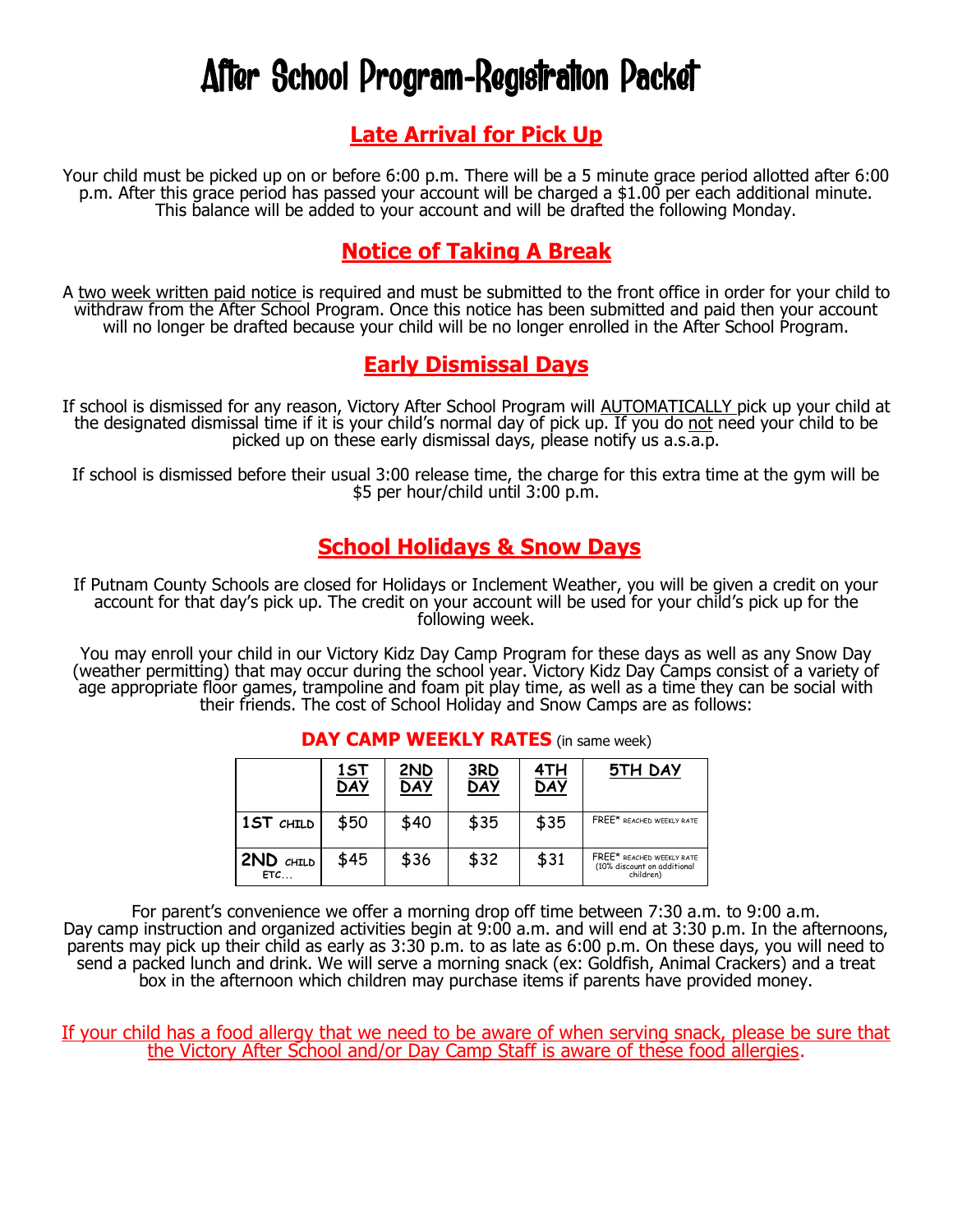# After School Program-Registration Packet

### **School Calendar**

Victory After School Program follows the Putnam County School Calendar. If your child attends a different school or has a different calendar or early dismissal/closures, please make sure that the After School Program will be open. Our Victory Vans will not pick up on these days for private schools.

### **Schools & Sickness**

For the Safety and Health of our After School Students and Staff we will not be offering camp at any time during the school year should Putnam County Schools close for sickness.

# **School Holiday Camps**

There will be several days that we **will be** offering Victory Kidz Day Camps because Putnam County Schools are already scheduled to be closed. These days are as follows:

| No School Held On: *Subject to Change*                  | <b>Camp Date Offered:</b><br>Separate Registration, Required |
|---------------------------------------------------------|--------------------------------------------------------------|
| 1st Day of School *No pickup provided-10 am dismissal*  | Thursday, July 28th                                          |
| Election Day                                            | Thursday, August 4th                                         |
| Election Day                                            | Tuesday, November 8th                                        |
| Martin Luther Kind, Jr. Holiday (2023)                  | Monday, January 16th                                         |
| Presidents Day (2023)                                   | Monday, February 20th                                        |
| Easter Monday (2023)                                    | Monday, April 10th                                           |
| Teacher Work Day (2023)                                 | Thursday, May 25th                                           |
| Last Day of School *No pickup provided-10 am dismissal* | Friday, May 26th                                             |

There will be days that the After School Program will be closed and No Camp will be provided. These days are as follows:

| <b>No Camp Offered on These Days:</b> | Date:                             |
|---------------------------------------|-----------------------------------|
| Labor Day                             | Monday, September 5th             |
| Thanksgiving Holiday Break            | November 23rd-25th                |
| Christmas/Winter Break (2022-2023)    | December 21st through January 3rd |
| Good Friday (2023)                    | Friday, April 7th                 |

### **School Break Weekly Camps**

Victory Kidz Day Camp Program will offer weekly camps for most of the weeks that Putnam County Schools are closed. These camp weeks are a separate charge from the After School Program but are available to any child ages 5 to 11 years. All After School Program parents will not be charged for pickup during those weeks that Putnam County Schools are closed. These camp dates are as follows:

2022 Fall Break Camp-October 3rd-October 7th

2023 Spring Break Camp – March 13th-March 17th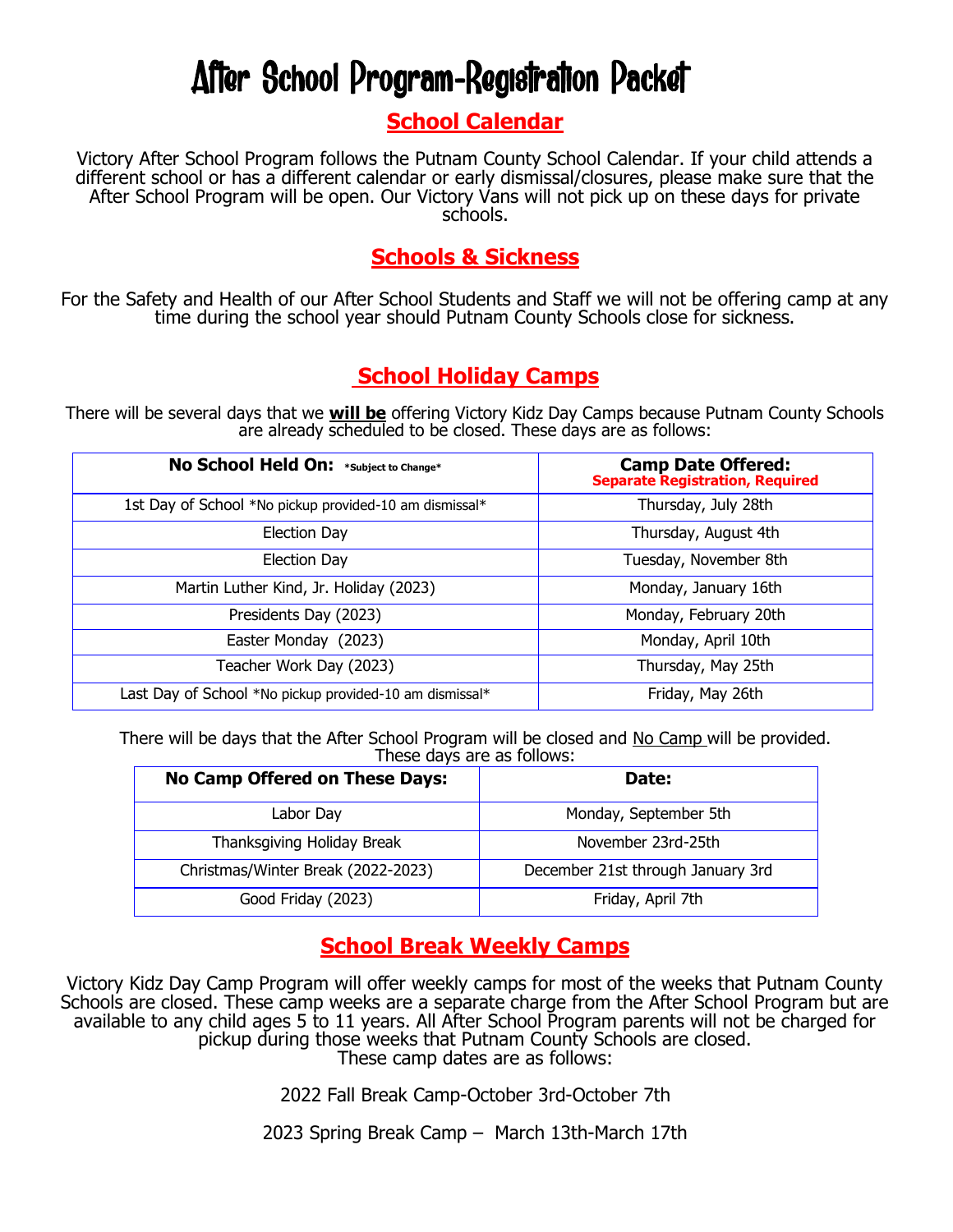# After School Program-Registration Packet

**Sample Schedule** 

#### **3:20-3:40**

Arrive to Victory Sports Center

#### **3:30-4:00**

**Play Time** in Gym-this time will consist of Floor games, Trampoline and Pit Play time. Activities and Games will vary each day.

#### **4:00-4:30**

**Snack Time** (provided) and Snack Box will be offered. Snack Box purchases are optional and most items are \$1. We use an envelope payment system if you would like to put money in your child's envelope at any time. Snack Box purchases can be made from this envelope each day unless a child has lost this privilege due to bad behavior, etc.

#### **4:30-5:30**

Designated Study and Homework time. The After School Program Staff will make sure homework is finished and that all papers are checked. If your child finishes his or her homework before parent pick up time, they may have free time. If your child does not have homework there are other games, activities, craft time provided for them to play during this time.

#### **5:30-6:00**

Once homework is complete, children are able to have free time to play table games, video games, draw & color in our art stations and have social time until parent pick up.

# \*\*\*PLEASE REMEMBER THAT **ALL** ID'S ARE CHECKED FOR ANY PERSON PICKING YOUR CHILD UP FROM THE AFTER SCHOOL PROGRAM! NO EXCEPTIONS!

If you have any questions regarding any of the information provided in this packet please feel free to call our offices at any time.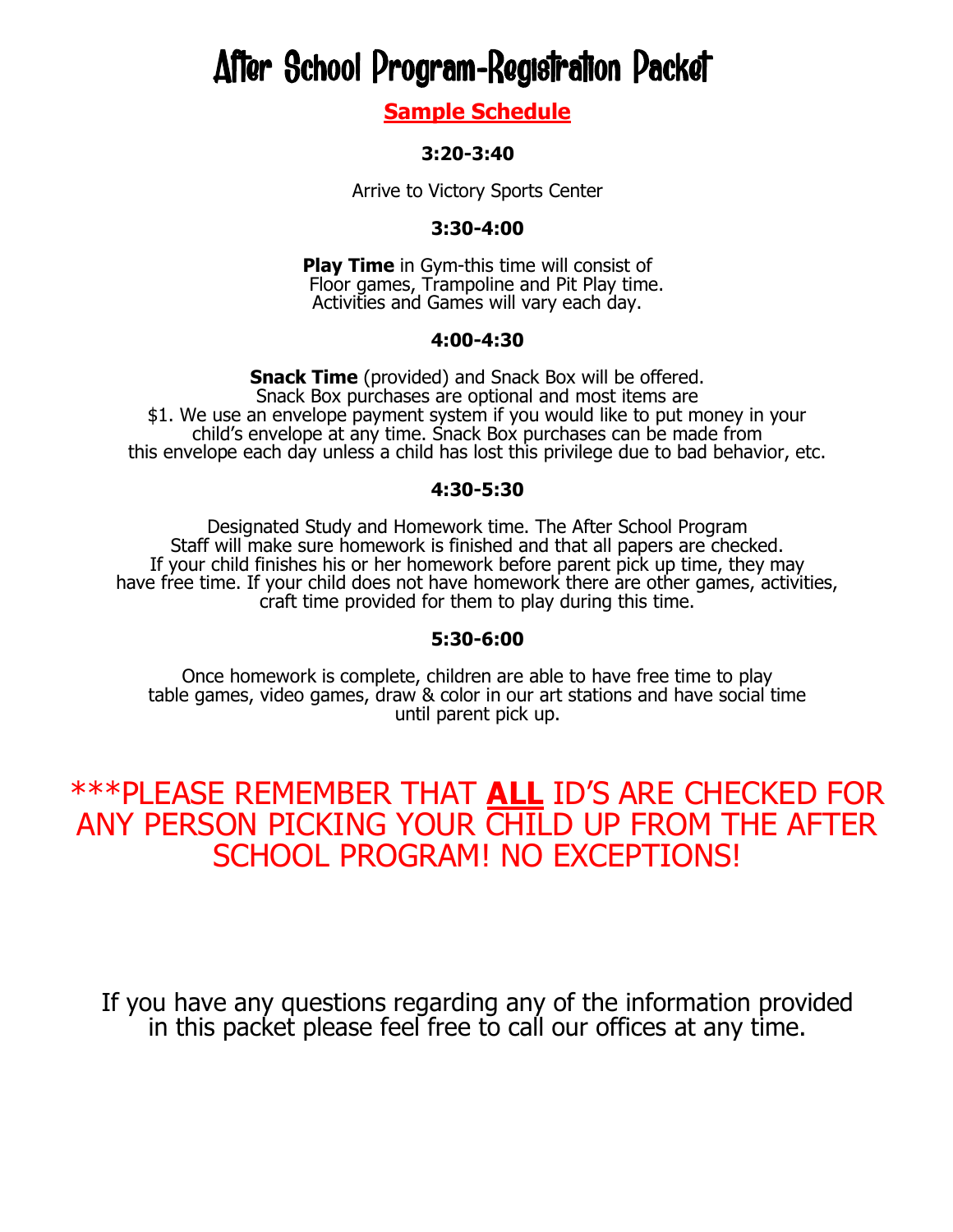# **2021-2022** After School Program-Registration Forms

|                                                                                                                                                             |  | (Please Circle) Middle Mellementary |  |  |  |  |
|-------------------------------------------------------------------------------------------------------------------------------------------------------------|--|-------------------------------------|--|--|--|--|
|                                                                                                                                                             |  |                                     |  |  |  |  |
| ALLERGY/MEDICAL/ BEHAVIORAL INFORMATION THAT STAFF NEED TO BE AWARE OF:                                                                                     |  |                                     |  |  |  |  |
|                                                                                                                                                             |  |                                     |  |  |  |  |
|                                                                                                                                                             |  |                                     |  |  |  |  |
| AGE ___________________________DATE OF BIRTH ___________________GRADE LEVEL _______________________                                                         |  | (Please Circle) Middle Elementary   |  |  |  |  |
| ALLERGY/MEDICAL/ BEHAVIORAL INFORMATION THAT STAFF NEED TO BE AWARE OF:<br>,我们也不会有什么。""我们的人,我们也不会有什么?""我们的人,我们也不会有什么?""我们的人,我们也不会有什么?""我们的人,我们也不会有什么?""我们的人 |  |                                     |  |  |  |  |
|                                                                                                                                                             |  |                                     |  |  |  |  |
|                                                                                                                                                             |  |                                     |  |  |  |  |
|                                                                                                                                                             |  |                                     |  |  |  |  |
|                                                                                                                                                             |  |                                     |  |  |  |  |
|                                                                                                                                                             |  |                                     |  |  |  |  |
|                                                                                                                                                             |  |                                     |  |  |  |  |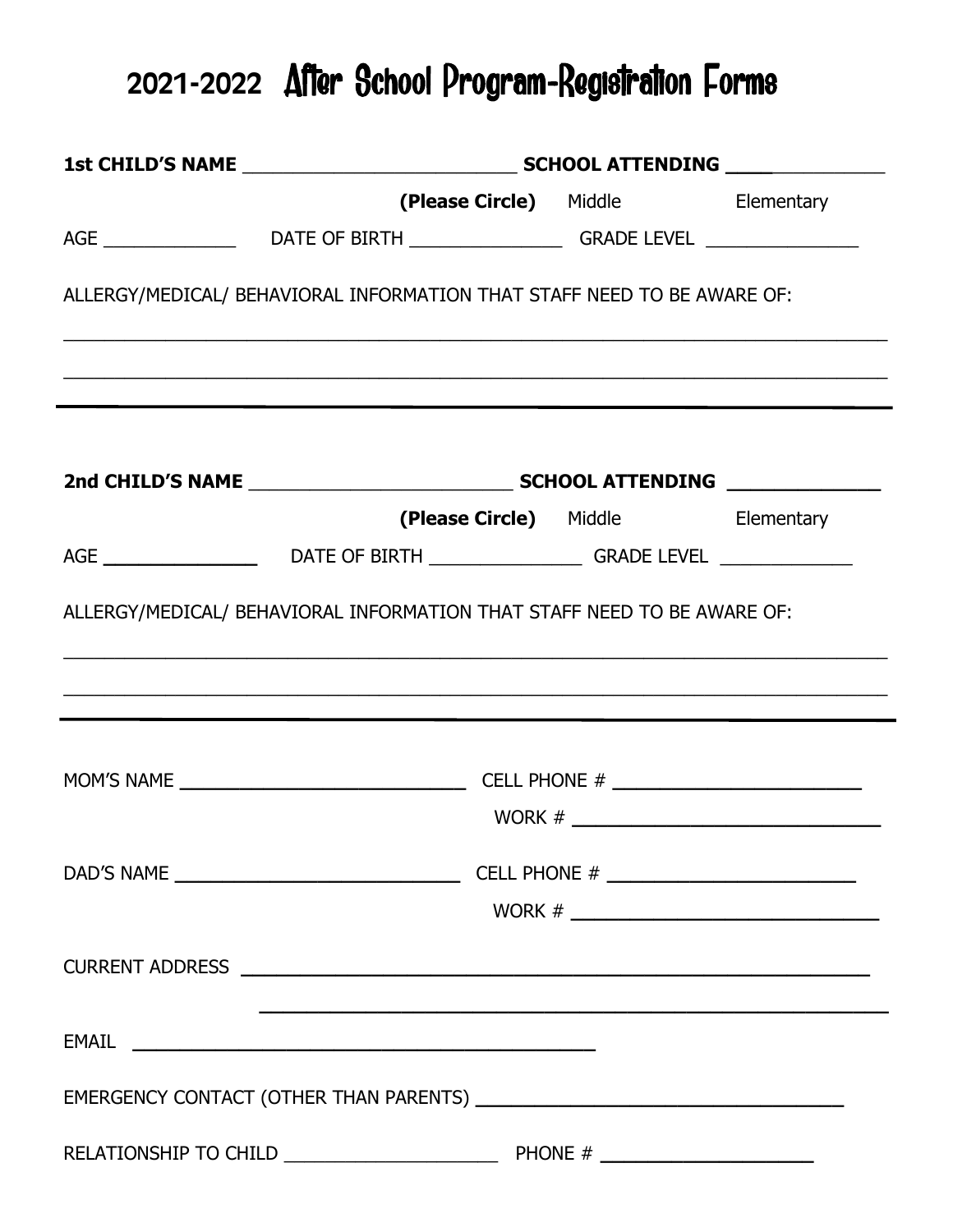| 2022-2023 After School Program-Registration Forms    |                                                                                                   |  |  |  |
|------------------------------------------------------|---------------------------------------------------------------------------------------------------|--|--|--|
|                                                      |                                                                                                   |  |  |  |
|                                                      | (please circle) WEEKLY DAILY                                                                      |  |  |  |
|                                                      |                                                                                                   |  |  |  |
|                                                      |                                                                                                   |  |  |  |
|                                                      | (please circle) WEEKLY DAILY                                                                      |  |  |  |
|                                                      |                                                                                                   |  |  |  |
|                                                      | PLEASE LIST ALL PERSONS THAT ARE AUTHORIZED TO PICK UP YOUR CHILD<br><b>FROM AFTER SCHOOL?</b>    |  |  |  |
|                                                      |                                                                                                   |  |  |  |
|                                                      |                                                                                                   |  |  |  |
|                                                      |                                                                                                   |  |  |  |
|                                                      |                                                                                                   |  |  |  |
|                                                      | VICTORY AFTER SCHOOL PROGRAM PICK UP PERMISSION SLIP                                              |  |  |  |
|                                                      | Has my permission to ride the Victory Vans for the school year of 2022-2023 until further notice. |  |  |  |
|                                                      |                                                                                                   |  |  |  |
|                                                      |                                                                                                   |  |  |  |
| VICTORY AFTER SCHOOL PROGRAM PICK UP PERMISSION SLIP |                                                                                                   |  |  |  |
|                                                      |                                                                                                   |  |  |  |
|                                                      | Has my permission to ride the Victory Vans for the school year of 2022-2023 until further notice. |  |  |  |
|                                                      |                                                                                                   |  |  |  |
|                                                      | <b>DATE</b>                                                                                       |  |  |  |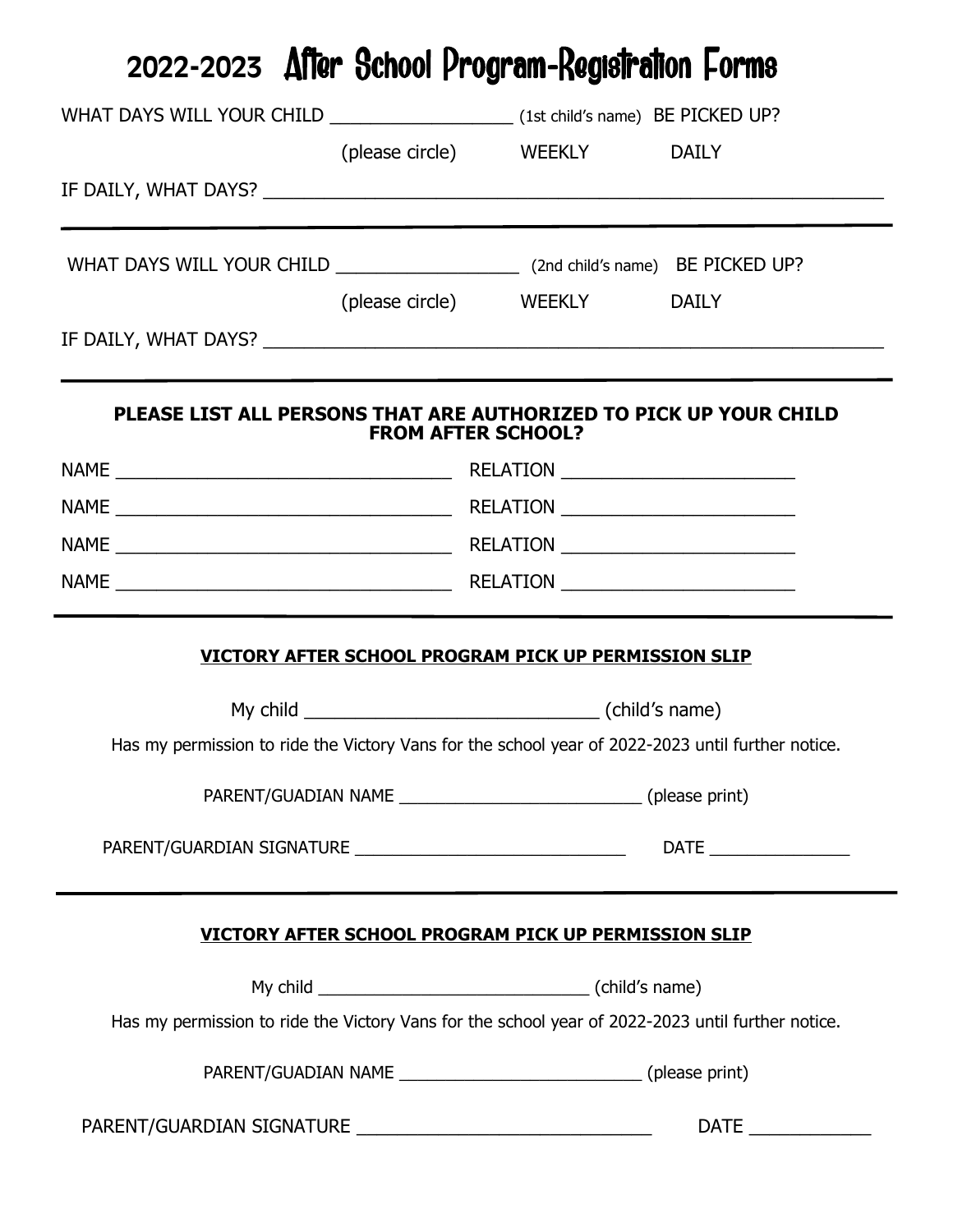# **2022-2023** After School Program-Registration Forms

#### **PLEASE READ THE FOLLOWING STATEMENTS CAREFULLY AND INTIAL EACH LINE. BY INTIALING, YOU ARE AGREEING TO THE POLICIES OF VICTORY KIDZ AFTER SCHOOL PROGRAM.**

The Victory Vans are authorized to pick up my children from the school on the days they are registered for the program.

**\_\_\_\_\_\_\_** Authorized payment of weekly pick up through ACH draft from checking/savings or auto payment of tuition through online credit card registration. No Exceptions!

**The Liftu** Strees for pick up are returned for insufficient funds through draft, your child will NOT be picked up the following Monday unless prior arrangements have been made and a \$35 overdraft charge will also be due.

Once registered for the After School Program, a TWO WEEK written paid notice is required before your child withdraws from the program. Pick up during these two weeks is at parents discretion.

**\_\_\_\_\_\_\_** All children must be picked up by 6:00 p.m. There will be a 5 minute grace period and a \$1.00 per minute charge will be added to your child's account.

**\_\_\_\_\_\_\_** If your child does not need to be picked up on his or her regular pick up day, you agree to notify us by 2:00 p.m. at 931-526-4960. There will be no refunds for any absences on your child's pick up day.

**\_\_\_\_\_\_\_** There will be days that the Victory After School Program will be closed and a day camp will not be offered. These specific dates are noted in the registration packet, and I am aware of those dates.

**\_\_\_\_\_\_\_** You are aware that there will be no camp offered if Putnam County Schools should close due to sickness.



**PLEASE TURN OVER FOR WAIVER AND PERMISSION SLIP FOR YOUR CHILD TO PARTICIAPTE IN GYM ACTIVITIES**